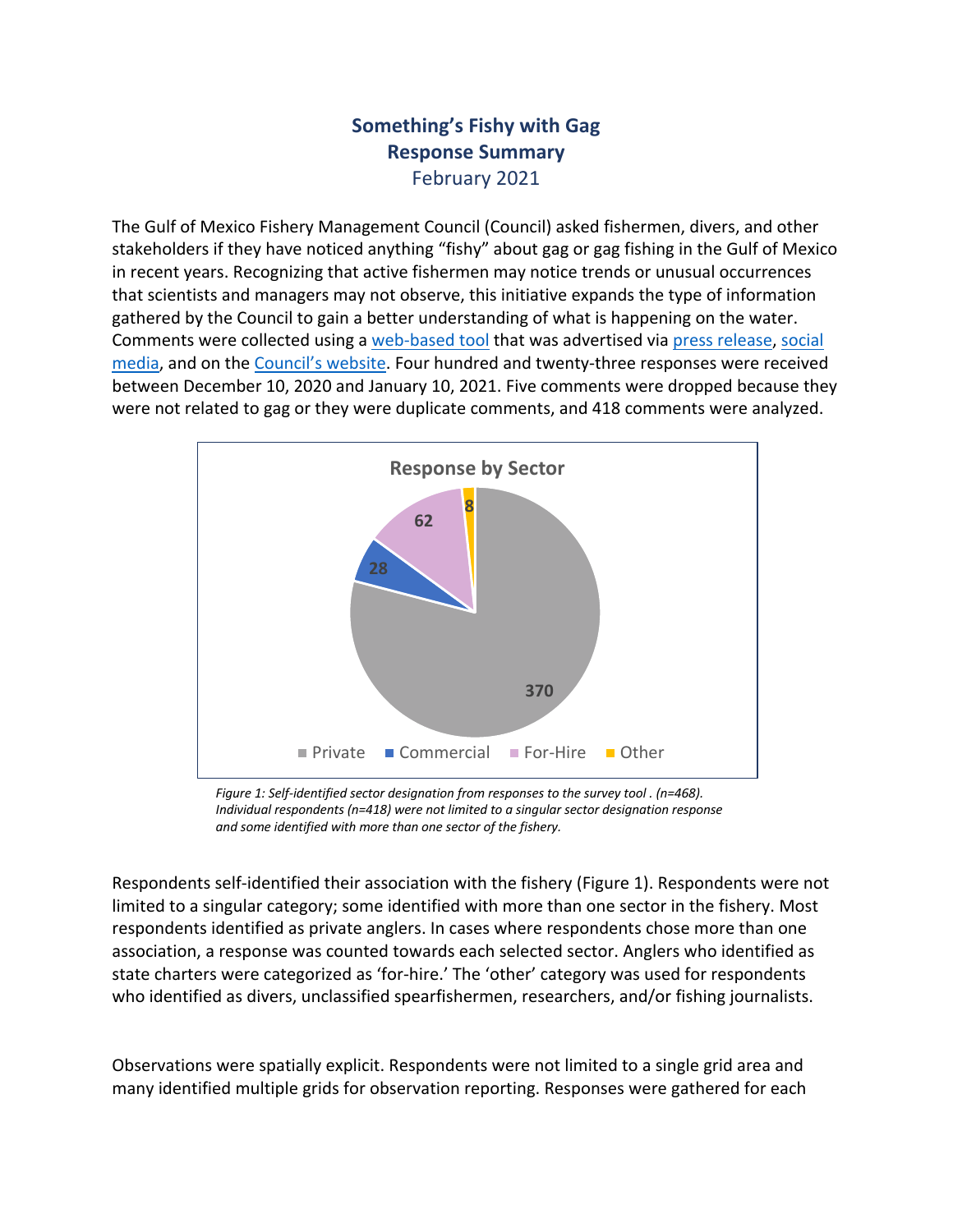grid. A majority of responses originated from the areas off the central coast of Florida and the greatest number of responses within one area immediately adjacent to Pasco, Hernando, and Citrus Counties of Florida. Few comments were received west of Alabama.



*Figure 2: Number of responses by self-Identified location where observations were made (n=659). Respondents (n=418) were able to report observations for one or more grids, thus the number of responses is greater than the number of respondents.*

Responses were analyzed by both manual and automated analysis to determine if the comment indicated an overall positive, neutral, or negative sentiment. Responses were also classified through manual analysis based on whether or not they indicated something about stock condition.

Manual sentiment analysis of all responses showed that a slight majority of respondents reported a positive or neutral sentiment (Figure 3). Automated analysis showed that nearly half of the respondents reported a positive sentiment (Figure 4). Automated analysis showed a greater proportion of positive responses than manual analysis. Both manual and automated analysis showed similar proportions of neutral and negative comments.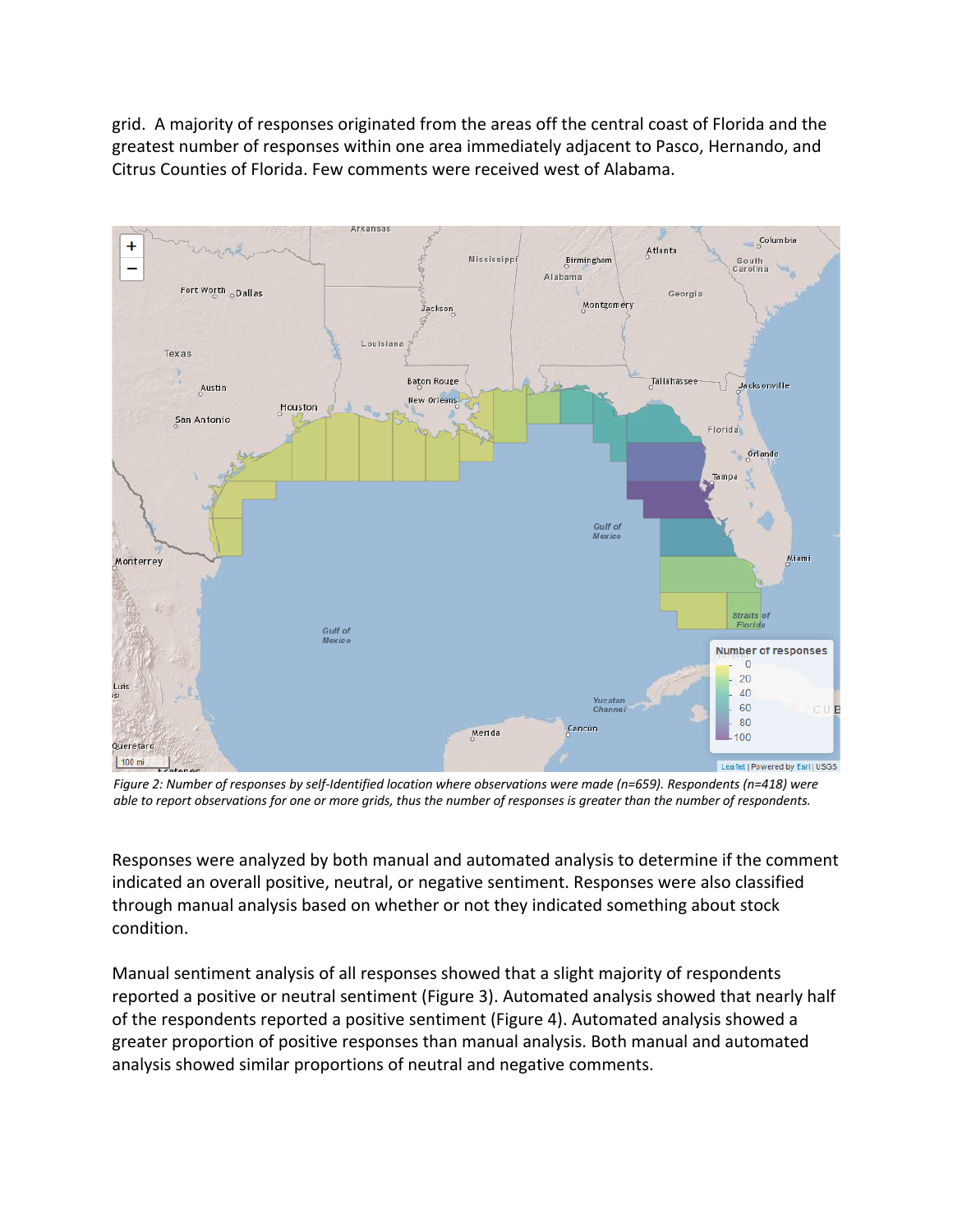

*Figure 3: Number of total responses indicating positive, negative, or neutral sentiment classified using manual analysis (n=418)*

*Figure 4: Number of total responses indicating positive, negative, or neutral sentiment classified using automated analysis (n=323)*

Comments indicating something about stock condition were separated out using manual analysis. Of the total 418 comments received, 365 comments were classified as relating to stock condition (i.e. abundance, fish size, fish health, etc.). Sentiment analyses of the comments related to stock condition were performed both manually and automatically. Manual analysis showed a smaller proportion of neutral sentiment expressed in comments related to stock condition vs. all the comments (Figure 5). For automated analysis, the proportion of neutral comments increased slightly for comments related to stock condition (Figure 6).



*Figure 5: Number of responses related to stock condition indicating positive, negative, or neutral sentiment classified using manual analysis (n=365)*

*Figure 6: Number of responses related to stock condition indicating positive, negative, or neutral sentiment classified using automated analysis (n=296)*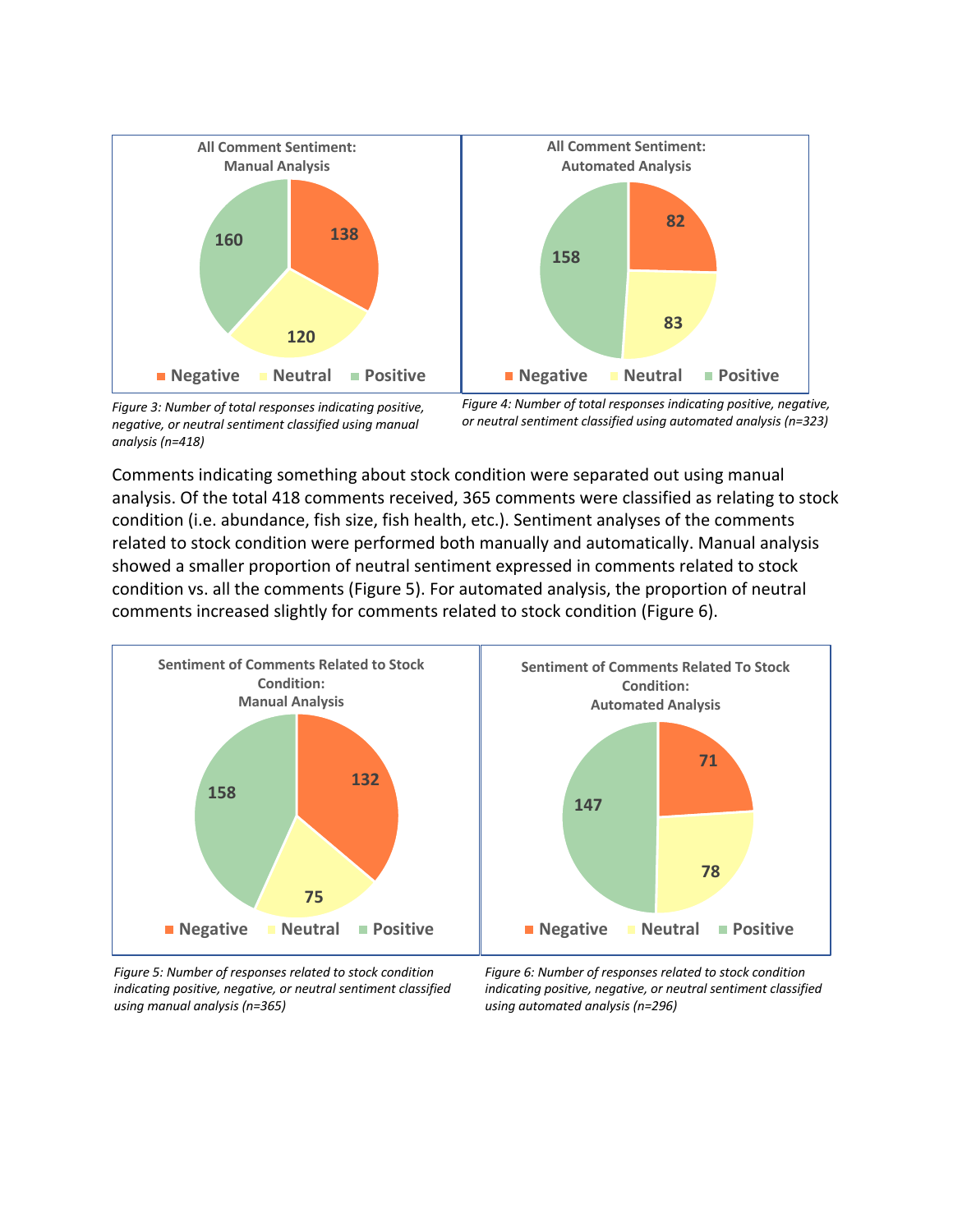

*Figure 7: Number of responses from commercial, for-hire, and private recreational respondents indicating positive, negative, or neutral sentiment classified using manual analysis (n=460)*

*Figure 8: Number of responses related to stock condition from commercial, for-hire, and private recreational respondents indicating positive, negative, or neutral sentiment classified using manual analysis (n=403)*

Sector-specific comment sentiment was manually analyzed for all comments and also for comments only related to stock condition to compare sentiment reported by private, commercial, and for-hire respondents (Figures 7 and 8). Responses classified as belonging to the 'other' category were dropped. In cases where respondents identified with more than one association with the fishery, their comments were counted towards each sector selected. Private anglers made proportionately more postiive comments than other sectors and for-hire respondents made proportionately less neutral comments than other sectors. Comments related to stock condition were more likely categorized as postive or negative and the proportion of neutral comments was reduced.

Sentiment results based on manual analysis of comments indicating something about stock condition were sorted by location (Figure 9). The majority of comments gathered for areas off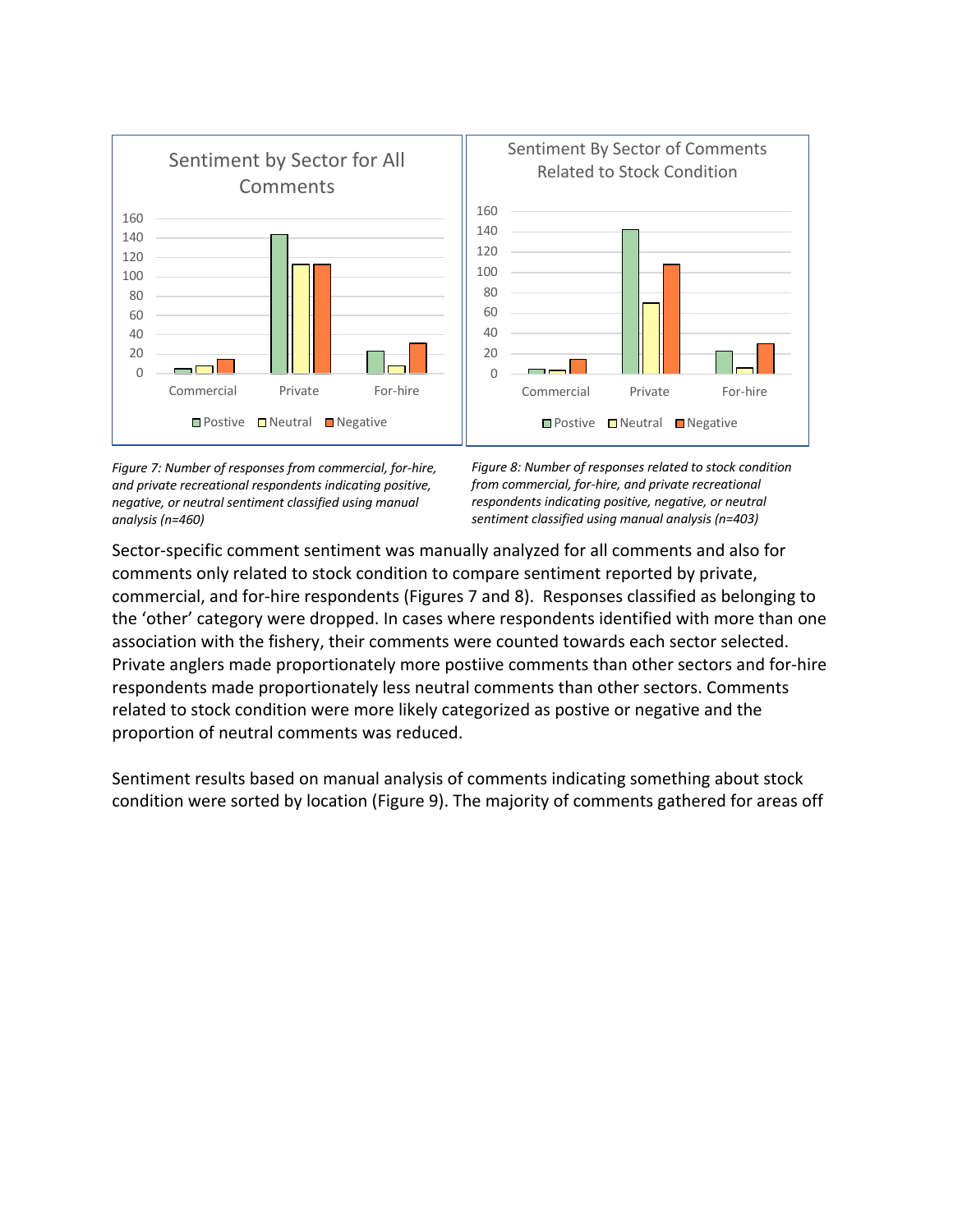the central, northern coast of Florida indicated a positive sentiment. Fewer comments were gathered in the western Gulf and those comments generally expressed a negative sentiment.

![](_page_4_Figure_1.jpeg)

*Figure 9: Manual analysis of responses related to stock condition showing sentiment by location. Each comment related to stock condition (n=365) was characterized into one of three categories based on independent review of each comment by two reviewers. Each comment was linked to one or more grids based on the self-reported locations (n=557) from the respondent that was part of the survey.*

Manual analysis was conducted by two independent readers and sentiment was broadly characterized as positive, neutral, or negative. Readers then compared characterizations and resolved any disagreements in interpretation so that both readers were in agreement as to comment sentiment. Manual analysis found that a slight majority of all the comments were positive in nature. There was a smaller proportion of neutral sentiment expressed in comments related to stock condition. The positive comments indicated that there were a lot of juvenile fish and that fish look healthy and vibrant. Positive comments also indicated that there are a lot of big fish and many of them noted they were close to shore and easy to catch when the water cools. The neutral comments said that males are displaying spawning behavior in summer and that the population is shifting to shallow water. Respondents also indicated that more fish hang out over sand bottom to avoid divers. Negative comments indicated that depredation by goliath grouper, sharks, and dolphin is a serious issue. They also indicated that the gag population is being outcompeted by red snapper. It was also noted that fishing pressure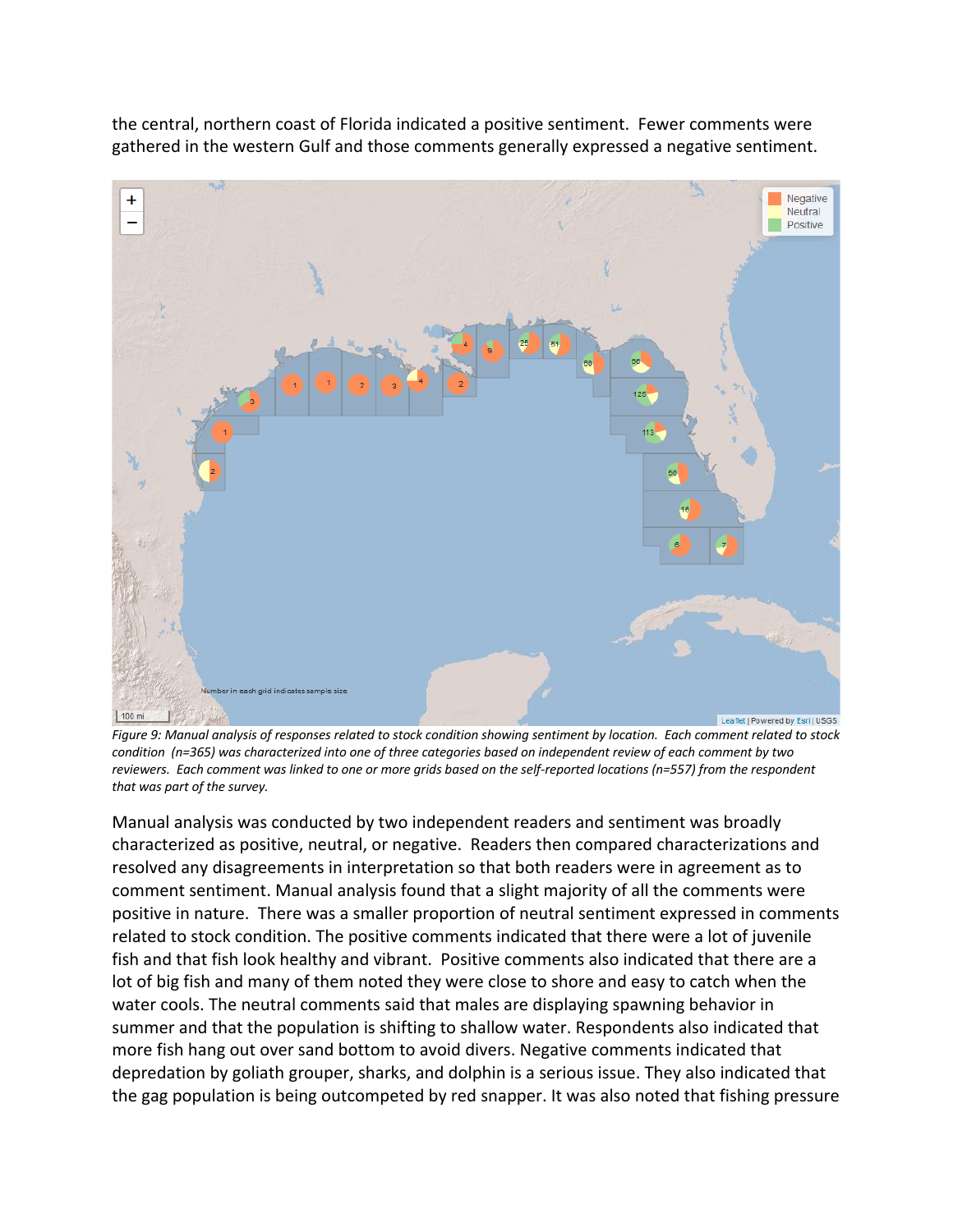is greater than usual and that commercial fishing during the spawn is a detriment to the stock. Negative comments also mentioned that gag look skinny and unhealthy.

The automated sentiment analysis characterized responses using the 'tidytext' (Robinson 2016) package built for the R statistical software (R Core Team 2017). Words in each comment were compared to a revised version of the 'Bing' lexicon library. This library categorizes words into positive, negative, or neutral sentiment. Positive words get a score of +1, negative words get a score of -1, and neutral words get a score of zero. The analysis scores every word in each comment and then averages those word scores for the individual comment to standardize the score by comment length. This revised library amends characterizations for words commonly used in reporting fishery information. Comments that have an average sentiment above 0.33 were considered a positive comment, neutral comments were scored between -0.33 and 0.33, and negative comments had a sentiment score less than -0.33. If a comment did not include any words contained in the lexicon library the comment was not assigned a sentiment characterization and dropped. Ninety-five of 418 responses analyzed using automated analysis were not included in the automated sentiment analysis, therefore the sample size of comments differs between analysis methods (Figures 3-6). The negative words that occurred most frequently were small, less, limits, hard, fall. The positive words that occurred most frequently were good, large, healthy, increase, and well (Figures 10 and 11). This could indicate that anglers with negative perceptions of the gag stock were seeing less fish and these fish were smaller. They might also indicate that they are hard to catch and that anglers are dissatisfied with the regulations for gag and for other species that compete with gag (i.e., red snapper and goliath). The positive comments likely indicate that the stock is in good condition and that anglers are seeing good numbers of healthy fish.

![](_page_5_Figure_2.jpeg)

*Figure 10: Most frequent words contributing to comment sentiment identified by automated sentiment analysis.*